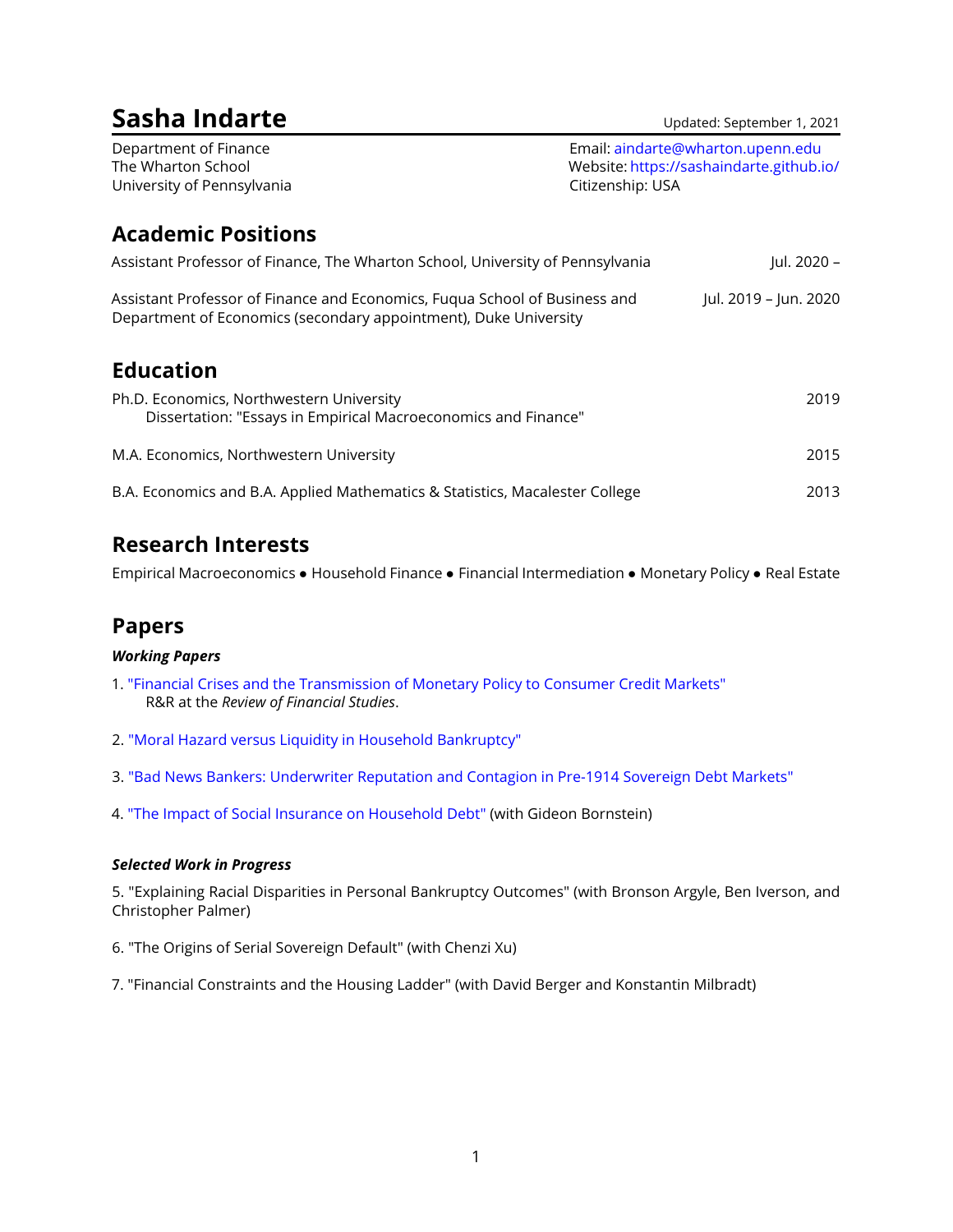# **Seminars & Conferences**

### *Invited Seminars (includes scheduled)*

- **2021-** Federal Reserve Bank of Minneapolis† • Yale SOM • PUC-Chile • Banque de France • FDIC • Federal
- **2022:** Reserve Bank of New York • London School of Economics (economics) • Imperial College Business School
- **2020-** Macalester College • Princeton (finance) • Dartmouth (Tuck/econ joint seminar) • Stanford GSB
- **2021:** • UCL • USC Marshall • NYU Stern (PhD guest lecture) • Michigan Ross • USC (Macro-Finance Reading Group) • Berkeley Haas • Bank of Israel • University of Zurich
- **2019- 2020:** Sveriges Riksbank • IIES • Wharton • Federal Reserve Bank of Boston • Harvard Business School
- **2018- 2019:** Rice Jones • Notre Dame Mendoza • Boston College Carroll • Federal Reserve Board of Governors • London School of Economics (finance) • London Business School (finance) • NYU Stern • Federal Reserve Bank of New York • Toronto (Rotman/Scarborough) • Duke Fuqua • University of British Columbia (Vancouver School of Economics) • University of Maryland • HEC Montreal • Bocconi University (finance)

#### *Conference Presentations (includes scheduled)*

- **2021- 2022:** SITE 2021 Financial Regulation (Stanford) • Federal Reserve Bank of Philadelphia's 11th biennial New Perspectives on Consumer Behavior in Credit and Payments Markets\* • Women in International Economics Conference (Dartmouth) • 2021 Economic History Association Meetings • Southern Economic Association Annual Meeting
- **2020- 2021:** NFA • Virtual Macro Seminar (VMACS) Junior Conference\* • Bank of Finland and CEPR Joint Conference on Monetary Policy Tools and Their Impact on the Macroeconomy • Virtual Junior Household Finance Seminar (Fall) • Kelley Junior Finance Virtual Conference • Becker Friedman Institute's International Economics Initiative's 8th International Macro Finance Conference? • 3rd European Midwest Micro/Macro Mini Conference (EM4C)<sup>\*</sup> • AEA • AEA<sup>\*</sup> • Virtual Macro Seminar (VMACS) • MFA • ECB-RFS Macro-Finance Conference • 2021 Housing and Corporate Lending Conference (Chicago Booth) • CEPR Sixth European Workshop on Household Finance • 2nd Biennial Conference on Consumer Finance and Macroeconomics (Consumer Finance Institute, Federal Reserve Bank of Philadelphia)<sup>\*†</sup> • 5th CFPB Research Conference on Consumer Finance • SFS Cavalcade • 5th Rome Junior Finance Conference† • American Real Estate and Urban Economics Association National Conference • 15th NY Fed/ NYU Financial Intermediation Conference • Virtual Junior Household Finance Seminar (Spring) • Western Economic Association International Annual Meeting
- **2019- 2020:** Conference on Housing, Financial Markets & Monetary Policy (UCLA) • New Perspectives on Consumer Behavior in Credit and Payments Markets (Consumer Finance Institute, Federal Reserve Bank of Philadelphia) • WAPFIN@Stern • MIT Sloan Junior Faculty Finance Conference • 2nd European Midwest Micro/Macro Conference • 2019 Financial Stability Conference: Financial Stability: Risks, Resilience, and Policy (Federal Reserve Bank of Cleveland and the Office of Financial Research) • SFS Cavalcade • Barcelona GSE Research Webinar: Macroeconomics and (Social) Insurance\* • WFA • 3rd Columbia Workshop in New Empirical Finance • MFA • EFA • SITE Financial Regulation<sup>§</sup>
- **2018-** NBER Summer Institute (Law & Economics)
- **2019:**
- **2017-** Macro Financial Modeling Winter meeting (Becker Friedman Institute) • The Becker Friedman Insti-
- **2018:** tute's Macro Financial Modeling Summer Session for Young Scholars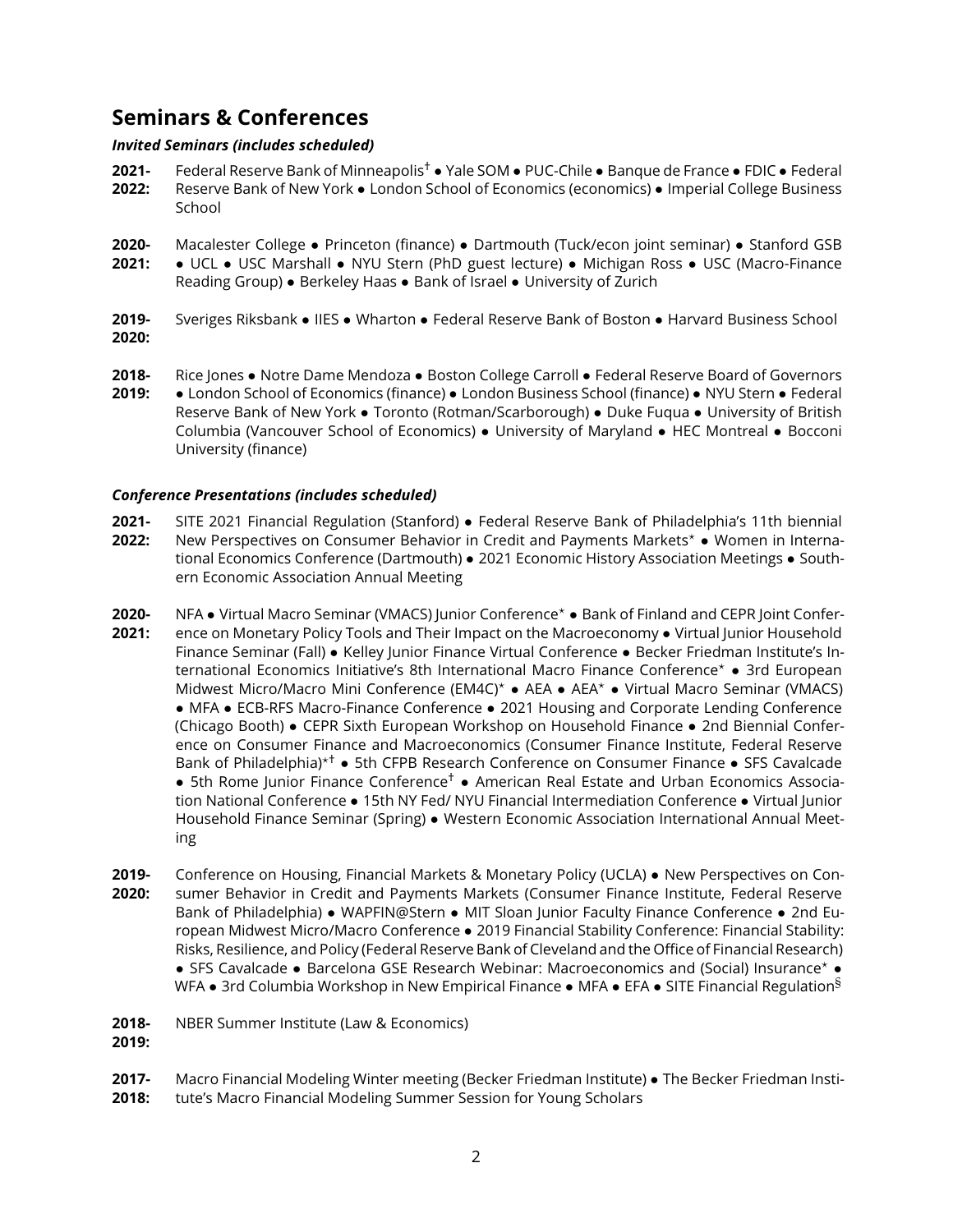- **2016- 2017:** Society for Economic Dynamics Meeting • CITE Conference (Becker Friedman Institute)
- **2015-** Fall Midwest Macro Meeting (Federal Reserve Bank of Kansas City) • Economics Graduate Students
- **2016:** Conference (Washington University in St. Louis) • Empirics and Methods in Economics Conference • Macalester College • Becker Friedman Institute's Macro Financial Modeling Summer Session for Young Scholars

 $\star$  presentation by coauthor

§ session moderator/chair

† postponed due to Covid-19

#### *Discussions (includes scheduled)*

- **2022:** Teng Li, Wenlan Qian, Wei A. Xiong, and Xin Zou, "Employee Output Response to Stock Market Wealth Shocks." AFA, January, 2022.
- **2021:** Mark Jansen, Hieu Nguyen, and Amin Shams, "Rise of the Machines: The Impact of Automated Underwriting." BYU Marriott Red Rock Finance Conference, September, 2021.

Erica Jiang, Gregor Matvos, Tomasz Piskorski, and Amit Seru, "Banking without Deposits: Evidence from Shadow Bank Call Reports." WFA, June, 2021.

**2020:** Sumit Agarwal, Xudong An, Larry Cordell, and Raluca A. Roman, "Bank Stress Test Results and Their Impact on Consumer Credit Markets." 2020 Federal Reserve Stress Testing Research Conference, October, 2020.

Tal Gross, Feng Liu, Matt Notowidigdo, and Jialan Wang, "The Economic Consequences of Bankruptcy Reform." MoFiR Virtual Seminars on Banking, May, 2020.

Alejandro Drexler, Andre Guettler, Daniel Paravisini, and Ahmet Ali Taskin, "Competition Between Arm's Length and Relational Lenders: Who Wins the Contest?" AFA, January, 2020.

**2019:** Natalie Bachas, Olivia S. Kim, and Constantine Yannelis, "Loan Guarantees and Credit Supply." The Fourteenth New York Fed / NYU Stern Conference on Financial Intermediation, November, 2019.

J. Anthony Cookson, Erik Gilje, and Rawley Heimer, "Shale Shocked: The Long Run Effect of Wealth on Household Debt." NFA Annual Conference, September, 2019.

Marco Macchiavelli and Luke Pettit, "Liquidity Regulation and Financial Intermediaries." 8th MoFiR Workshop on Banking, June, 2019.

David Echeverry, "Information Frictions and Mortgage-Backed Security Design: Lack of Sophistication or Opaque Assets?" Notre Dame Real Estate Roundtable, May, 2019.

Ramin P. Baghai, Rui Silva, and Luofu Ye, "Teams and Bankruptcy." Duke/UNC Innovation and Entrepreneurship Research Conference, April, 2019.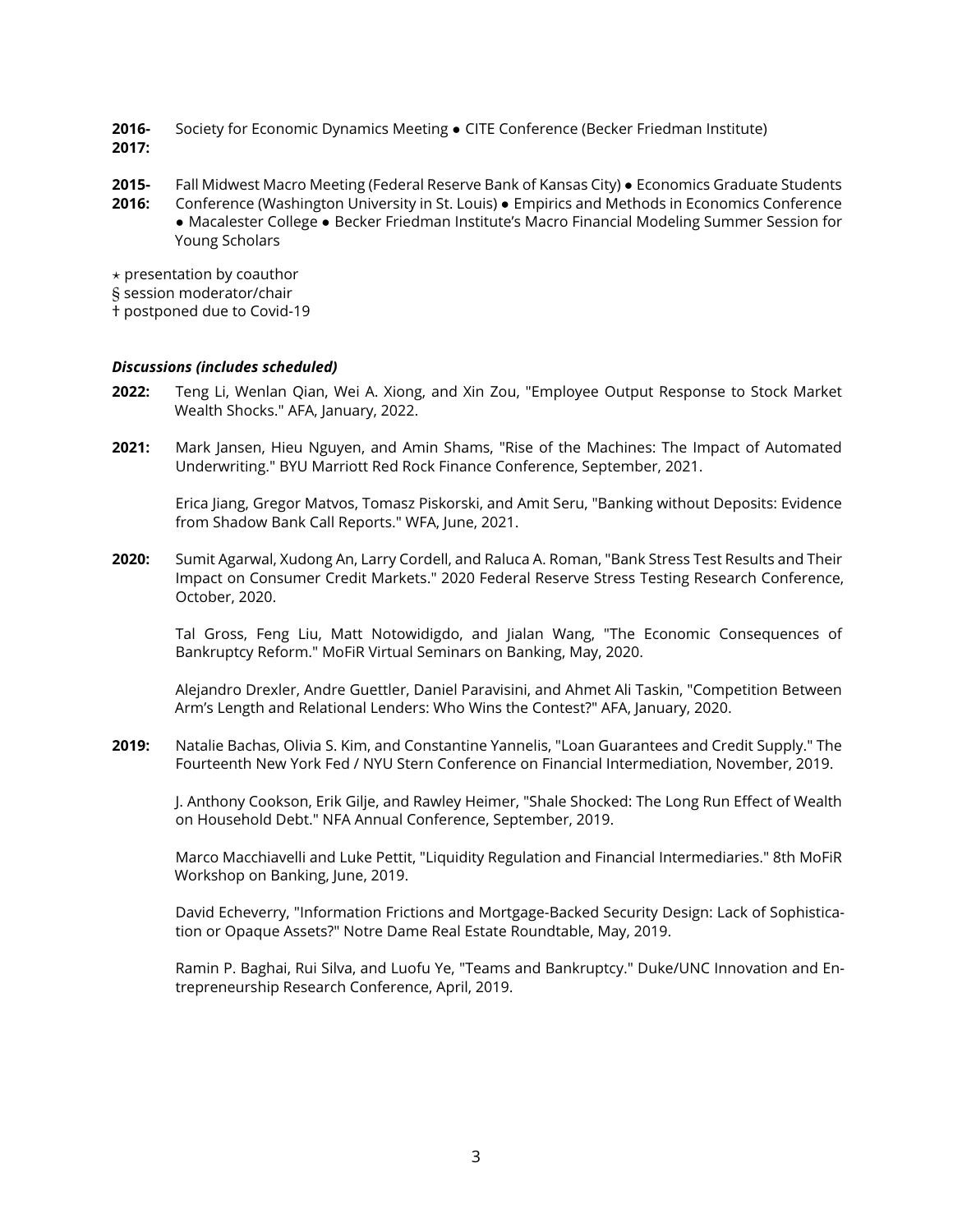# **Professional Service**

#### *Refereeing*

AEJ Macro • Explorations in Economic History • Journal of Banking and Finance • Journal of Finance • Journal of Financial Economics • Journal of Public Economics • Journal of the European Economic Association • PLOS One • Review of Economic Studies • Review of Financial Studies

# **Awards & Fellowships**

**2020:** Rodney L. White Center Research Grant (for "The Impact of Social Insurance on Household Debt," with Gideon Bornstein)

NBER Small Grants for Household Finance Research (for "Explaining Racial Disparities in Personal Bankruptcy Outcomes," with Bronson Argyle, Ben Iverson, and Christopher Palmer)

- **2017:** Macro Financial Modeling Initiative Dissertation Fellowship, Becker Friedman Institute
- **2016:** Susan Schmidt Bies Prize for Doctoral Student Research on Economics and Public Policy, Northwestern University (for "Bad News Bankers: Underwriter Reputation and Contagion in Pre-1914 Sovereign Debt Markets")
- **2013:** First-Year Doctoral Studies Fellowship, Northwestern University

First Place Term Paper, Minnesota Economic Association Student Paper Contest (for "Mutually Reinforcing Debt and Financial Crises in Spain and Ireland: A VAR Approach")

Outstanding Paper, Twelfth Annual Carroll Round, Georgetown University (for "Financial and Sovereign Debt Crises in Spain: Fiscal Limits and Spillovers")

Robert L. Bunting Prize in Economics, Macalester College

- **2012:** John M. Dozier Prize, Macalester College
- **2011:** Research Poster Award, Joint Mathematics Meetings (for "Estimating Survival Functions for Symmetric Distributions under Peakedness Order Constraints")
- **2010:** Research Poster Award, Society for the Advancement of Chicanos and Native Americans in Science (for "Estimating Survival Functions for Symmetric Distributions under Peakedness Order Constraints")

IBM Scholarship, Macalester College

Lowell Thomas Endowed Prize for Public Speaking, Macalester College

**2009:** DeWitt Wallace Scholarship, Macalester College

Bob Kommerstad Scholarship, South High Foundation